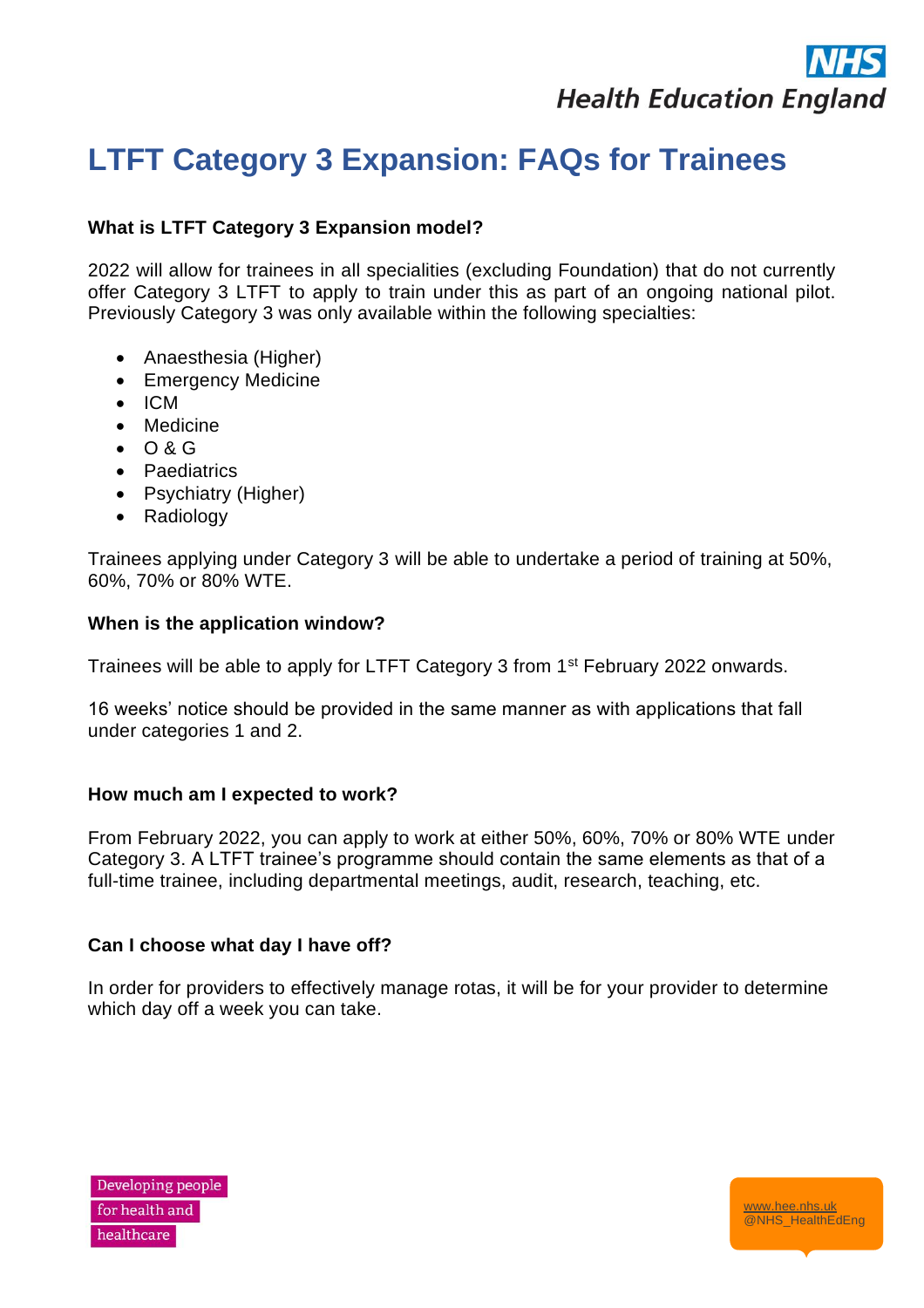

## **Do I have to do on call?**

If the equivalent post has on call duties, trainees will need to do approximately pro-rata the on call to full time trainees. If trainees have already undertaken and met the curriculum requirements for on call/out of hours work within their specialty, then whether or not they are required to do on call will depend on the service needs of the employer. If there are health reasons that would prohibit such work, particularly in the case of suggested patterns of work in an occupational health report, trainees will need to meet with your faculty (TPD, Head of School, AD or Deputy Dean) to agree a bespoke placement.

#### **How much leave should I get?**

Annual leave and study leave will be calculated on a pro rata basis.

#### **What about courses?**

As a LTFT trainee, you still have to complete all the courses that a full-timer has to do in your allotted time, in order to achieve the required Work Place Based Assessment (WPBA) competencies for the specialty. These are not completed on a pro rata rate.

#### **Can I take time off in lieu?**

Time recouped in lieu of work outside of contracted hours is normally possible. For example, if a LTFT trainee who works Monday, Tuesday and Wednesday attends a training day on a Friday, they should be able to claim a day in lieu of study leave. It would be important however to seek out local arrangements with your contractual employer on such matters in the first instance.

#### **Will there be an impact on my wages and pension?**

Yes, whilst undertaking the LTFT period, your salary will drop on a pro-rata basis and this will affect your pension similarly.

#### **I am on a Tier 2 visa, can I train LTFT?**

Yes, though, reducing your hours will mean a pro rata drop in salary. However, this should not impact on your ability to work on a Tier 2 visa. If you are applying for a new visa, you must ensure that your salary meets the minimum requirements. If you already hold a Tier 2 visa, you will not have to comply with new minimum salary regulations. We